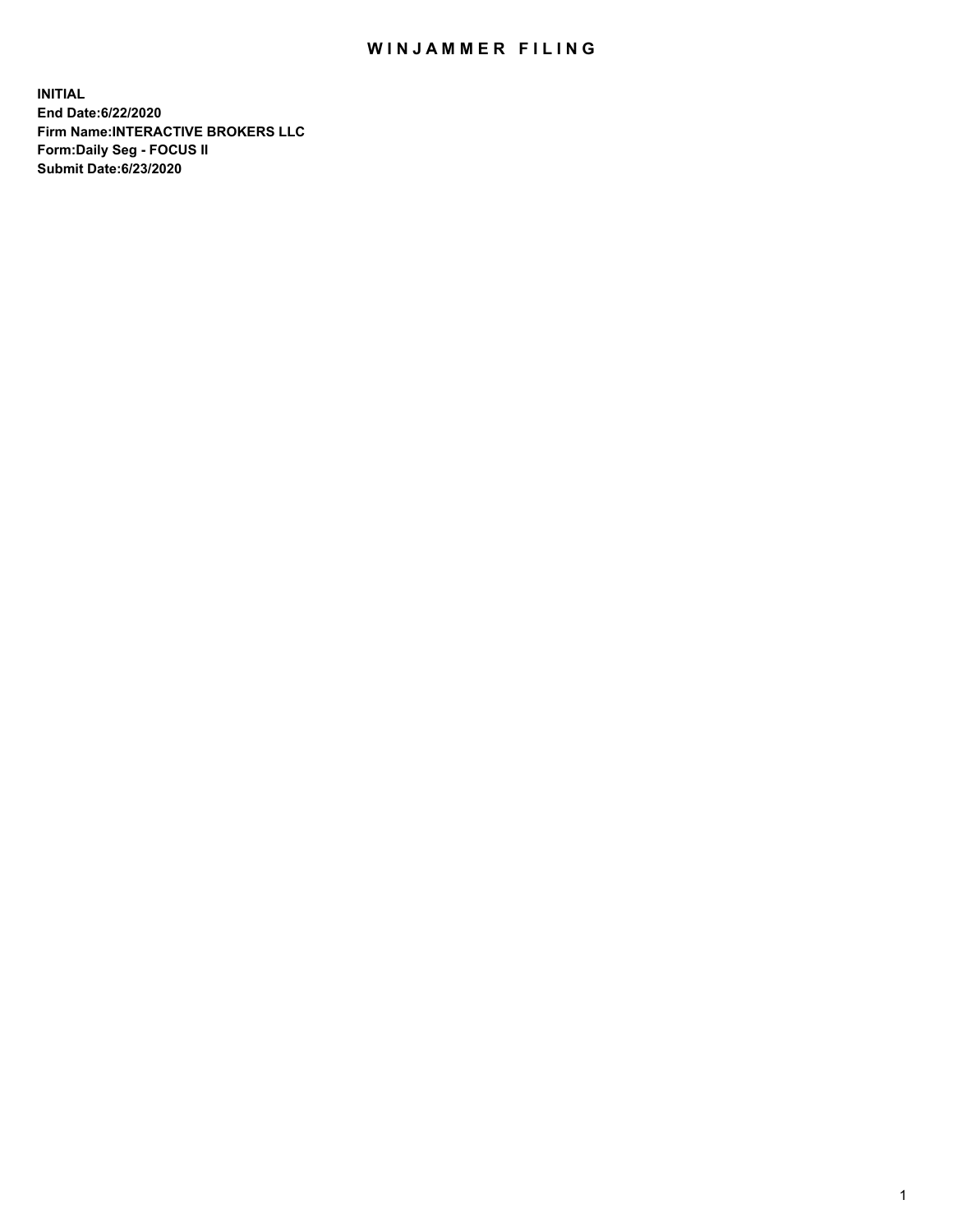**INITIAL End Date:6/22/2020 Firm Name:INTERACTIVE BROKERS LLC Form:Daily Seg - FOCUS II Submit Date:6/23/2020 Daily Segregation - Cover Page**

| Name of Company                                                                                                                                                                                                                                                                                                                | <b>INTERACTIVE BROKERS LLC</b>                                                   |
|--------------------------------------------------------------------------------------------------------------------------------------------------------------------------------------------------------------------------------------------------------------------------------------------------------------------------------|----------------------------------------------------------------------------------|
| <b>Contact Name</b>                                                                                                                                                                                                                                                                                                            | James Menicucci                                                                  |
| <b>Contact Phone Number</b>                                                                                                                                                                                                                                                                                                    | 203-618-8085                                                                     |
| <b>Contact Email Address</b>                                                                                                                                                                                                                                                                                                   | jmenicucci@interactivebrokers.c<br>om                                            |
| FCM's Customer Segregated Funds Residual Interest Target (choose one):<br>a. Minimum dollar amount: ; or<br>b. Minimum percentage of customer segregated funds required:% ; or<br>c. Dollar amount range between: and; or<br>d. Percentage range of customer segregated funds required between:% and%.                         | <u>0</u><br>$\overline{\mathbf{0}}$<br>155,000,000 245,000,000<br>0 <sub>0</sub> |
| FCM's Customer Secured Amount Funds Residual Interest Target (choose one):<br>a. Minimum dollar amount: ; or<br>b. Minimum percentage of customer secured funds required:% ; or<br>c. Dollar amount range between: and; or<br>d. Percentage range of customer secured funds required between:% and%.                           | <u>0</u><br>$\overline{\mathbf{0}}$<br>80,000,000 120,000,000<br>0 <sub>0</sub>  |
| FCM's Cleared Swaps Customer Collateral Residual Interest Target (choose one):<br>a. Minimum dollar amount: ; or<br>b. Minimum percentage of cleared swaps customer collateral required:% ; or<br>c. Dollar amount range between: and; or<br>d. Percentage range of cleared swaps customer collateral required between:% and%. | <u>0</u><br>$\underline{\mathbf{0}}$<br>0 <sub>0</sub><br>0 <sub>0</sub>         |

Attach supporting documents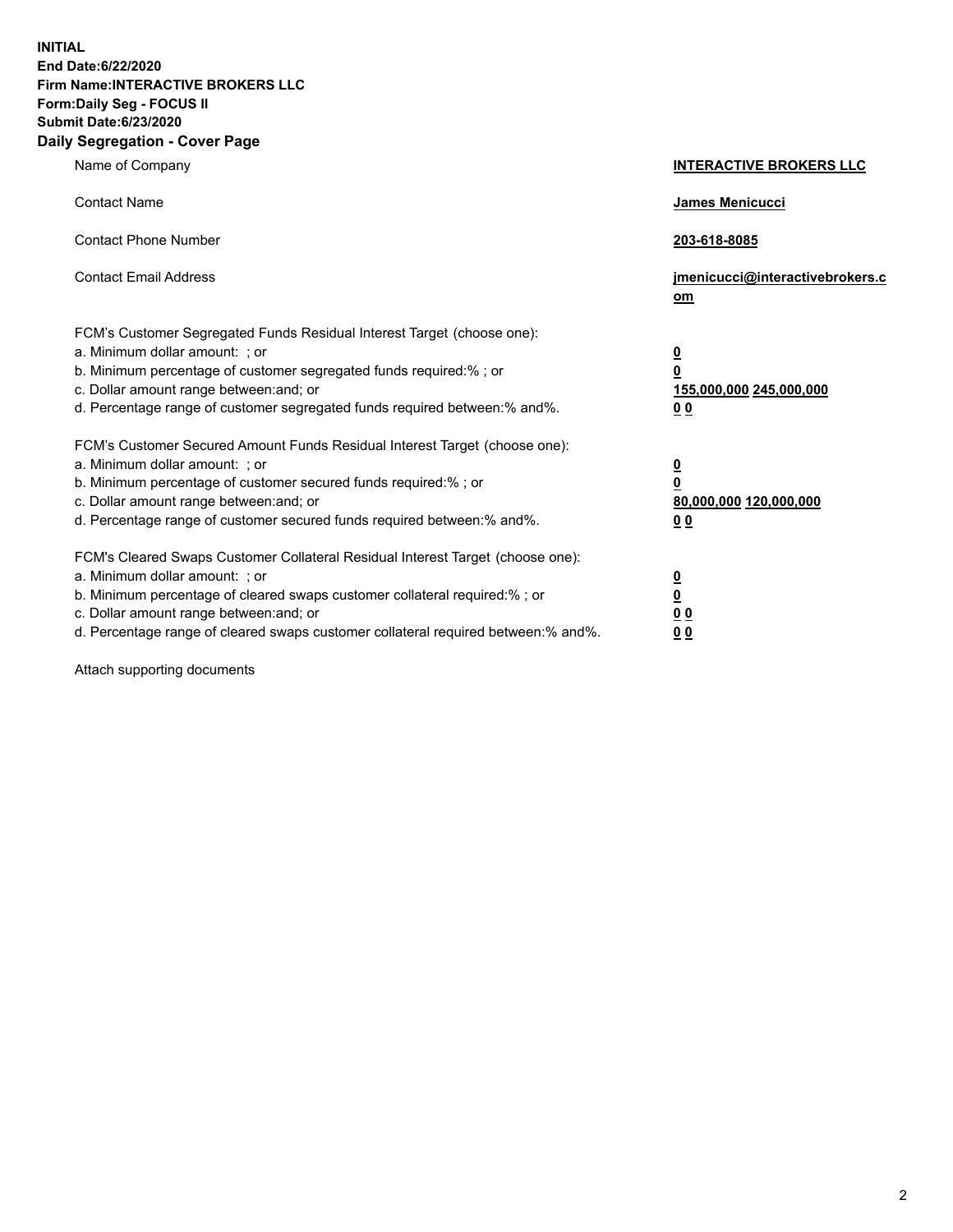**INITIAL End Date:6/22/2020 Firm Name:INTERACTIVE BROKERS LLC Form:Daily Seg - FOCUS II Submit Date:6/23/2020 Daily Segregation - Secured Amounts**

|     | Daily Segregation - Secureu Amounts                                                         |                               |
|-----|---------------------------------------------------------------------------------------------|-------------------------------|
|     | Foreign Futures and Foreign Options Secured Amounts                                         |                               |
|     | Amount required to be set aside pursuant to law, rule or regulation of a foreign            | $0$ [7305]                    |
|     | government or a rule of a self-regulatory organization authorized thereunder                |                               |
| 1.  | Net ledger balance - Foreign Futures and Foreign Option Trading - All Customers             |                               |
|     | A. Cash                                                                                     | 580,561,892 [7315]            |
|     | B. Securities (at market)                                                                   | $0$ [7317]                    |
| 2.  | Net unrealized profit (loss) in open futures contracts traded on a foreign board of trade   | 2,381,718 [7325]              |
| 3.  | Exchange traded options                                                                     |                               |
|     | a. Market value of open option contracts purchased on a foreign board of trade              | 3,887,505 [7335]              |
|     | b. Market value of open contracts granted (sold) on a foreign board of trade                | -2,036,944 [7337]             |
| 4.  | Net equity (deficit) (add lines 1. 2. and 3.)                                               | 584,794,171 [7345]            |
| 5.  | Account liquidating to a deficit and account with a debit balances - gross amount           | 8,155 [7351]                  |
|     | Less: amount offset by customer owned securities                                            | 0 [7352] 8,155 [7354]         |
| 6.  | Amount required to be set aside as the secured amount - Net Liquidating Equity              | 584,802,326 [7355]            |
|     | Method (add lines 4 and 5)                                                                  |                               |
| 7.  | Greater of amount required to be set aside pursuant to foreign jurisdiction (above) or line | 584,802,326 [7360]            |
|     | 6.                                                                                          |                               |
|     | FUNDS DEPOSITED IN SEPARATE REGULATION 30.7 ACCOUNTS                                        |                               |
| 1.  | Cash in banks                                                                               |                               |
|     | A. Banks located in the United States                                                       | 87,994,398 [7500]             |
|     | B. Other banks qualified under Regulation 30.7                                              | 0 [7520] 87,994,398 [7530]    |
| 2.  | <b>Securities</b>                                                                           |                               |
|     | A. In safekeeping with banks located in the United States                                   | 479,858,600 [7540]            |
|     | B. In safekeeping with other banks qualified under Regulation 30.7                          | 0 [7560] 479,858,600 [7570]   |
| 3.  | Equities with registered futures commission merchants                                       |                               |
|     | A. Cash                                                                                     | $0$ [7580]                    |
|     | <b>B.</b> Securities                                                                        | $0$ [7590]                    |
|     | C. Unrealized gain (loss) on open futures contracts                                         | $0$ [7600]                    |
|     | D. Value of long option contracts                                                           | $0$ [7610]                    |
|     | E. Value of short option contracts                                                          | 0 [7615] 0 [7620]             |
| 4.  | Amounts held by clearing organizations of foreign boards of trade                           |                               |
|     | A. Cash                                                                                     | $0$ [7640]                    |
|     | <b>B.</b> Securities                                                                        | $0$ [7650]                    |
|     | C. Amount due to (from) clearing organization - daily variation                             | $0$ [7660]                    |
|     | D. Value of long option contracts                                                           | $0$ [7670]                    |
|     | E. Value of short option contracts                                                          | 0 [7675] 0 [7680]             |
| 5.  | Amounts held by members of foreign boards of trade                                          |                               |
|     | A. Cash                                                                                     | 133,191,900 [7700]            |
|     | <b>B.</b> Securities                                                                        | $0$ [7710]                    |
|     | C. Unrealized gain (loss) on open futures contracts                                         | 3,970,462 [7720]              |
|     | D. Value of long option contracts                                                           | 3,887,505 [7730]              |
|     | E. Value of short option contracts                                                          | -2,036,944 [7735] 139,012,923 |
|     |                                                                                             | $[7740]$                      |
| 6.  | Amounts with other depositories designated by a foreign board of trade                      | $0$ [7760]                    |
| 7.  | Segregated funds on hand                                                                    | $0$ [7765]                    |
| 8.  | Total funds in separate section 30.7 accounts                                               | 706,865,921 [7770]            |
| 9.  | Excess (deficiency) Set Aside for Secured Amount (subtract line 7 Secured Statement         | 122,063,595 [7380]            |
|     | Page 1 from Line 8)                                                                         |                               |
| 10. | Management Target Amount for Excess funds in separate section 30.7 accounts                 | 80,000,000 [7780]             |
| 11. | Excess (deficiency) funds in separate 30.7 accounts over (under) Management Target          | 42,063,595 [7785]             |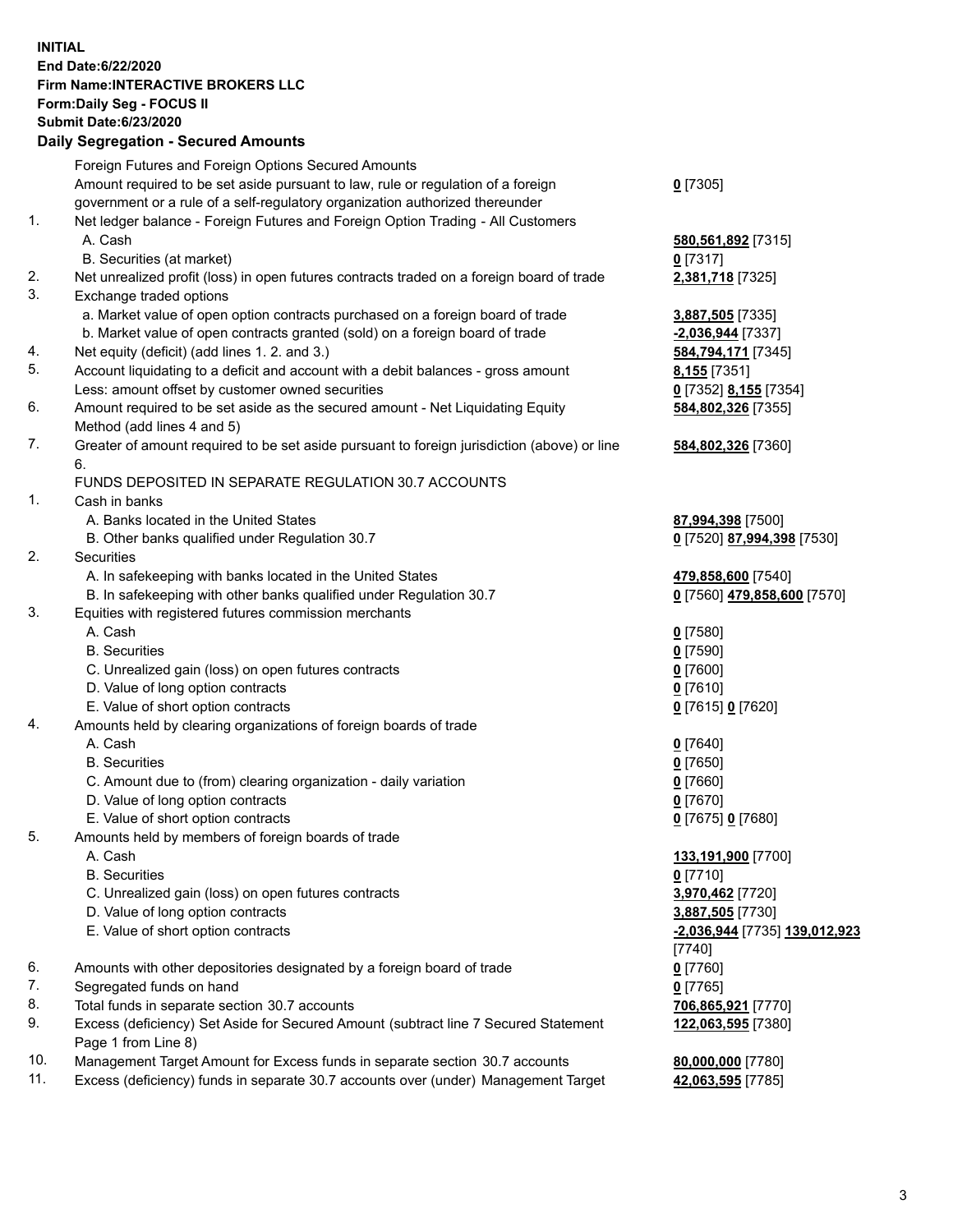**INITIAL End Date:6/22/2020 Firm Name:INTERACTIVE BROKERS LLC Form:Daily Seg - FOCUS II Submit Date:6/23/2020 Daily Segregation - Segregation Statement** SEGREGATION REQUIREMENTS(Section 4d(2) of the CEAct) 1. Net ledger balance A. Cash **5,286,665,269** [7010] B. Securities (at market) **0** [7020] 2. Net unrealized profit (loss) in open futures contracts traded on a contract market **84,320,553** [7030] 3. Exchange traded options A. Add market value of open option contracts purchased on a contract market **263,523,625** [7032] B. Deduct market value of open option contracts granted (sold) on a contract market **-219,648,965** [7033] 4. Net equity (deficit) (add lines 1, 2 and 3) **5,414,860,482** [7040] 5. Accounts liquidating to a deficit and accounts with debit balances - gross amount **6,673,810** [7045] Less: amount offset by customer securities **0** [7047] **6,673,810** [7050] 6. Amount required to be segregated (add lines 4 and 5) **5,421,534,292** [7060] FUNDS IN SEGREGATED ACCOUNTS 7. Deposited in segregated funds bank accounts A. Cash **1,079,472,470** [7070] B. Securities representing investments of customers' funds (at market) **2,630,842,420** [7080] C. Securities held for particular customers or option customers in lieu of cash (at market) **0** [7090] 8. Margins on deposit with derivatives clearing organizations of contract markets A. Cash **5,922,360** [7100] B. Securities representing investments of customers' funds (at market) **1,860,452,411** [7110] C. Securities held for particular customers or option customers in lieu of cash (at market) **0** [7120] 9. Net settlement from (to) derivatives clearing organizations of contract markets **210,506** [7130] 10. Exchange traded options A. Value of open long option contracts **264,051,981** [7132] B. Value of open short option contracts **-220,359,514** [7133] 11. Net equities with other FCMs A. Net liquidating equity **0** [7140] B. Securities representing investments of customers' funds (at market) **0** [7160] C. Securities held for particular customers or option customers in lieu of cash (at market) **0** [7170] 12. Segregated funds on hand **0** [7150] 13. Total amount in segregation (add lines 7 through 12) **5,620,592,634** [7180] 14. Excess (deficiency) funds in segregation (subtract line 6 from line 13) **199,058,342** [7190] 15. Management Target Amount for Excess funds in segregation **155,000,000** [7194]

16. Excess (deficiency) funds in segregation over (under) Management Target Amount Excess

**44,058,342** [7198]